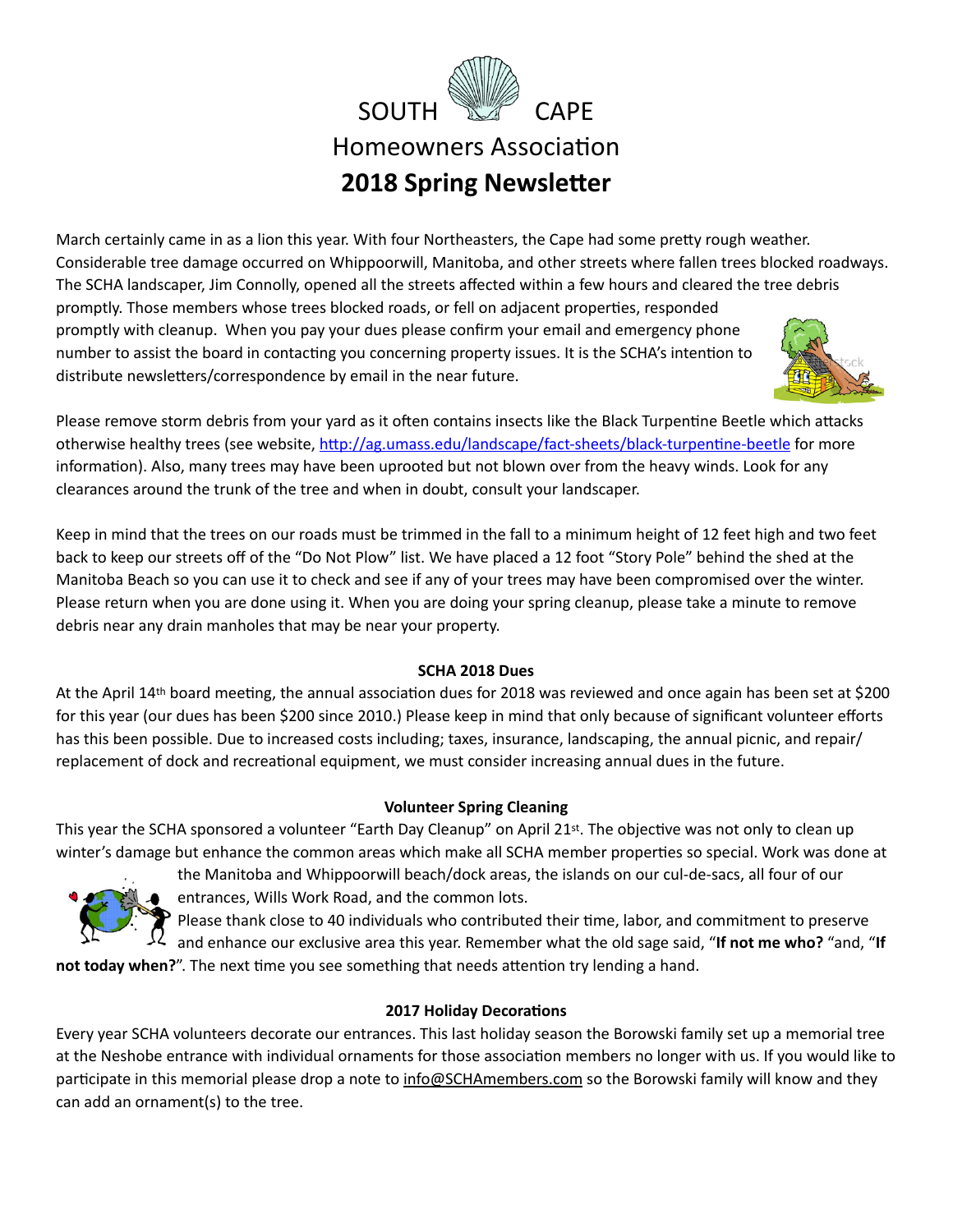## **Whippoorwill Dock/Beach Area**

The storm damaged Whippoorwill dock float has been replaced. The new float was designed with enough space to tie up dinghies (in the water) on the inside and east side leaving the outsides and west (river) side open for loading and unloading of pleasure craft. Dinghy storage is no longer allowed on the coastal bank in any SCHA dock areas. All dinghies must be stored in the water and tied to the dock.



## **Dinghy Restrictions**



 SCHA dinghies are defined as 10' or less in length, with or without a motor, and are used for access to boats with registered Mashpee moorings. Boats that are 10' or over must be moored or launched and are are limited to 8 minutes tied up to either SCHA docks for loading/unloading when other boats are waiting to use the dock. No boats may be left unattended. Any exception to these rules must be approved by the

SCHA board in writing.

#### **2018 SCHA Stickers**

In this spring mailing, the SCHA 2018 parking/kayak permits are enclosed for all members that are current with dues paid thru 5/31/2018. Each household has one vehicle permit for parking at the beach areas and kayak ID stickers (if applicable) with address and emergency phone number to be attached to the top of their kayak(s). The kayak stickers identify your kayak to aid in recovery and help prevent unnecessary emergency response. If you currently use a dinghy at either dock it must be marked on the stern with address and emergency phone number to confirm ownership and recovery.

## **Annual Meeting and Picnic July 14th**

Annual Meeting: 9:30 AM - Please mark your calendar for the 2018 SCHA Annual meeting in the Mashpee library. At this year's meeting the treasurer's report, activities of the SCHA since last year's annual meeting, election of three board members, and a review of the SCHA By-Laws will be presented. The current Board consists of:

Darien Homer, President Joe Lyons, Vice President Roz Rosenburg, Secretary\* Susan Loden, Treasurer Mark Burtis (incumbent)\* Paul Michienzie (incumbent)\* Craig Robert (incumbent) Don Cassidy (incumbent) Paul Marino (incumbent) \*Indicates up for re-election

If you would like to volunteer as a board member please submit the application available on our website (SCHAmashpee.com)

The SCHA By-Laws were first implemented back in the 1980's. Given the passage of time, the Board has determined that the By-Laws should be reviewed, and, if necessary, revised to simplify and improve the management of the Association. We look forward to discussing the existing By-Laws at the Annual meeting and some ideas to review.

Annual Picnic: At 4:00 PM we will celebrate our 33<sup>rd</sup> annual Picnic in the Manitoba recreational area. Since last year's picnic was so successful, we will repeat a "Pizza" fest for all homeowners who have paid their dues before July 1, 2018. In addition soft drinks, salads, and dessert is included. All attendees are